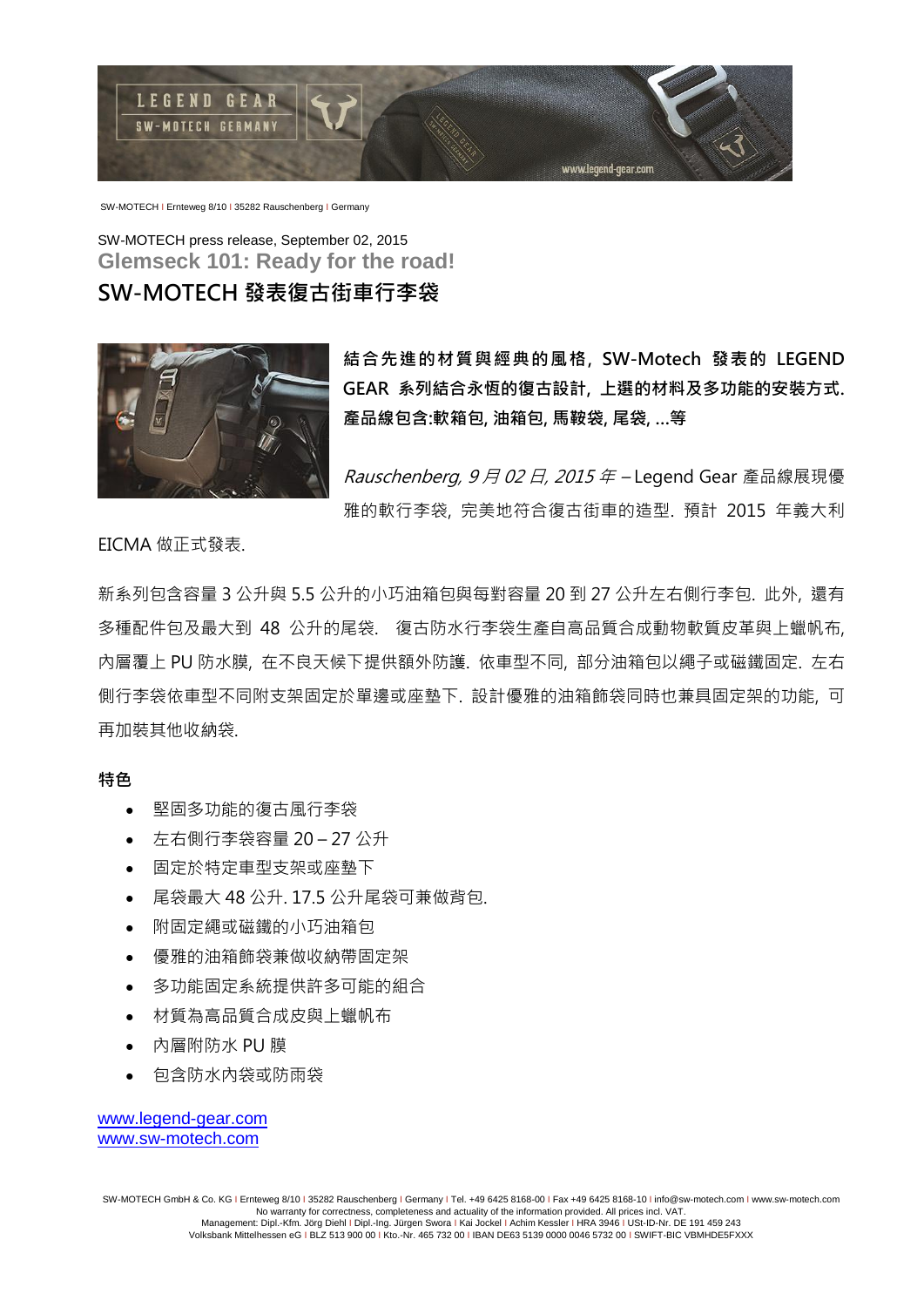



*Image 1: SW-MOTECH with its new Legend Gear product line presents a versatile luggage system made from robust synthetic leather and coated canvas material, fit for a short cruise as well as extended weekend trips.* 



*Image 2: The product line vintage design perfectly complements the ageless styling of current 'retro' bikes but also plays well with modern cafe racers' design.* 



*Image 3: The elegant tank strap doubles as a design element and accessory bag holder.* 



*Image 4: A military grade fastening system allows the easy attachment of additional accessory bags.* 



*Image 5: The compact tank bags will be available in sizes from 3 to 5.5 liters. Depending on the model the tank bags come with strap fastenings (depicted above) or with magnet holders.* 



*Image 6: A set of Legend Gear saddelbags can hold up to 27 liters of luggage and allows the fastening of additional accessory bags. For selected motorcycles – among others Ducati Scrambler, BMW R nineT and Triumph Boneville – a carrier system is available, that can be used on one or both sides of the motorcycle.* 

SW-MOTECH GmbH & Co. KG I Ernteweg 8/10 I 35282 Rauschenberg I Germany I Tel. +49 6425 8168-00 I Fax +49 6425 8168-10 I info@sw-motech.com I www.sw-motech.com

No warranty for correctness, completeness and actuality of the information provided. All prices incl. VAT.<br>Management: Dipl.-Kfm. Jörg Diehl I Dipl.-Ing. Jürgen Swora I Kai Jockel I Achim Kessler I HRA 3946 I USt-ID-Nr. D